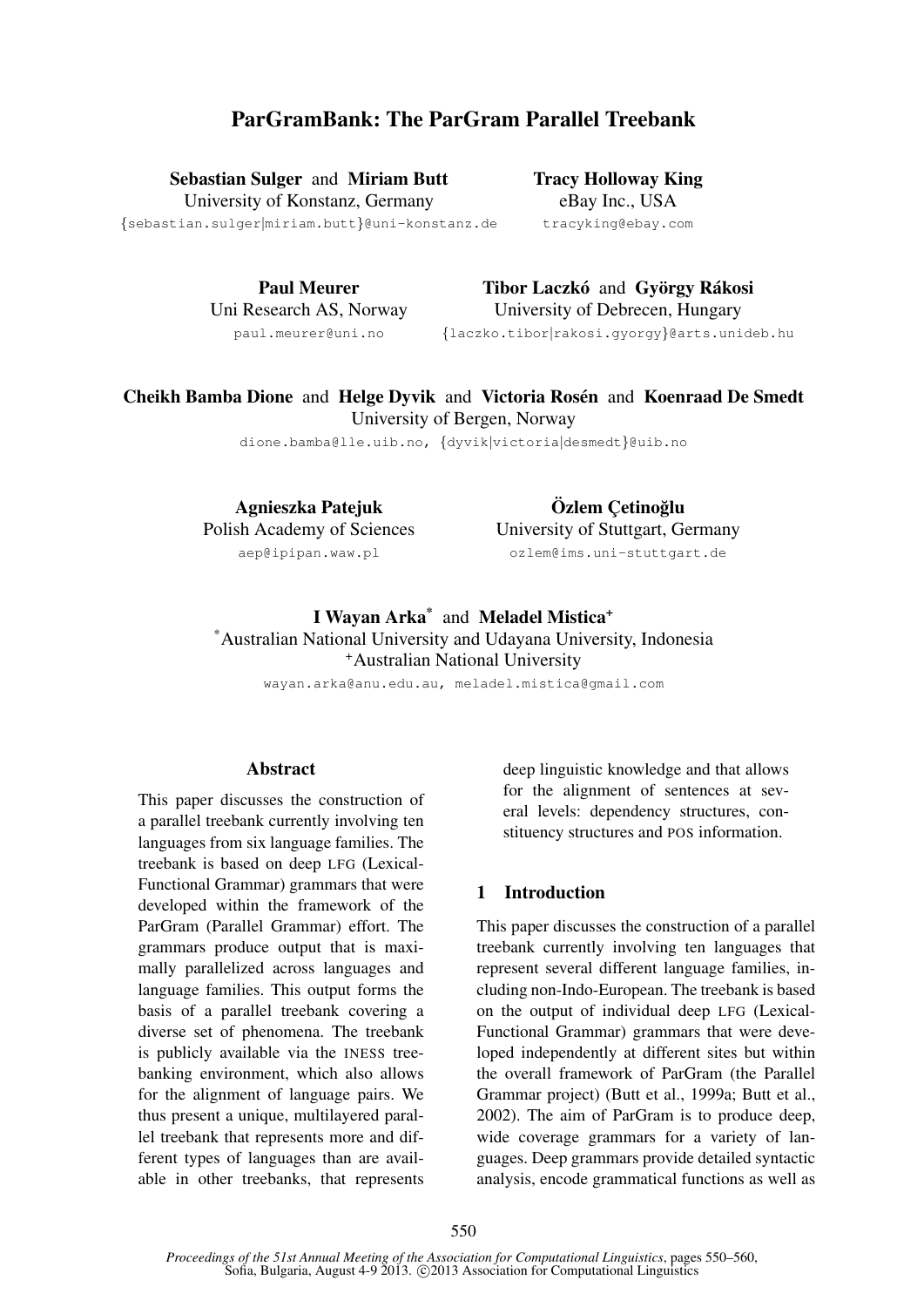other grammatical features such as tense or aspect, and are linguistically well-motivated. The Par-Gram grammars are couched within the linguistic framework of LFG (Bresnan, 2001; Dalrymple, 2001) and are constructed with a set of grammatical features that have been commonly agreed upon within the ParGram group. ParGram grammars are implemented using XLE, an efficient, industrialstrength grammar development platform that includes a parser, a generator and a transfer system (Crouch et al., 2012). XLE has been developed in close collaboration with the ParGram project. Over the years, ParGram has continuously grown and includes grammars for Arabic, Chinese, English, French, German, Georgian, Hungarian, Indonesian, Irish, Japanese, Malagasy, Murrinh-Patha, Norwegian, Polish, Spanish, Tigrinya, Turkish, Urdu, Welsh and Wolof.

ParGram grammars produce output that has been parallelized maximally across languages according to a set of commonly agreed upon universal proto-type analyses and feature values. This output forms the basis of the ParGramBank parallel treebank discussed here. ParGramBank is constructed using an innovative alignment methodology developed in the XPAR project (Dyvik et al., 2009) in which grammar parallelism is presupposed to propagate alignment across different projections (section 6). This methodology has been implemented with a drag-and-drop interface as part of the LFG Parsebanker in the INESS infrastructure (Rosén et al., 2012; Rosén et al., 2009). ParGramBank has been constructed in INESS and is accessible in this infrastructure, which also offers powerful search and visualization.

In recent years, parallel treebanking<sup>1</sup> has gained in importance within NLP. An obvious application for parallel treebanking is machine translation, where treebank size is a deciding factor for whether a particular treebank can support a particular kind of research project. When conducting in-depth linguistic studies of typological features, other factors such as the number of included languages, the number of covered phenomena, and the depth of linguistic analysis become more important. The treebanking effort reported on in this paper supports work of the latter focus, including efforts at multilingual dependency parsing (Naseem et al., 2012). We have

created a parallel treebank whose prototype includes ten typologically diverse languages and reflects a diverse set of phenomena. We thus present a unique, multilayered parallel treebank that represents more languages than are currently available in other treebanks, and different types of languages as well. It contains deep linguistic knowledge and allows for the parallel and simultaneous alignment of sentences at several levels. LFG's f(unctional)-structure encodes dependency structures as well as information that is equivalent to Quasi-Logical Forms (van Genabith and Crouch, 1996). LFG's c(onstituent)-structure provides information about constituency, hierarchical relations and part-of-speech. Currently, ParGramBank includes structures for the following languages (with the ISO 639-3 code and language family): English (*eng*, Indo-European), Georgian (*kat*, Kartvelian), German (*deu*, Indo-European), Hungarian (*hun*, Uralic), Indonesian (*ind*, Austronesian), Norwegian (Bokmål) (nob, Indo-European), Polish (*pol*, Indo-European), Turkish (*tur*, Altaic), Urdu (*urd*, Indo-European) and Wolof (*wol*, Niger-Congo). It is freely available for download under the CC-BY 3.0 license via the INESS treebanking environment and comes in two formats: a Prolog format and an XML format.<sup>2</sup>

This paper is structured as follows. Section 2 discusses related work in parallel treebanking. Section 3 presents ParGram and its approach to parallel treebanking. Section 4 focuses on the treebank design and its construction. Section 5 contains examples from the treebank, focusing on typological aspects and challenges for parallelism. Section 6 elaborates on the mechanisms for parallel alignment of the treebank.

# 2 Related Work

There have been several efforts in parallel treebanking across theories and annotation schemes.

Kuhn and Jellinghaus (2006) take a minimal approach towards multilingual parallel treebanking. They bootstrap phrasal alignments over a sentence-aligned parallel corpus of English, French, German and Spanish and report concrete treebank annotation work on a sample of sentences from the Europarl corpus. Their annotation

<sup>&</sup>lt;sup>1</sup>Throughout this paper 'treebank' refers to both phrasestructure resources and their natural extensions to dependency and other deep annotation banks.

<sup>2</sup>http://iness.uib.no. The treebank is in the public domain (CC-BY 3.0). The use of the INESS platform itself is not subject to any licensing. To access the treebank, click on 'Treebank selection' and choose the ParGram collection.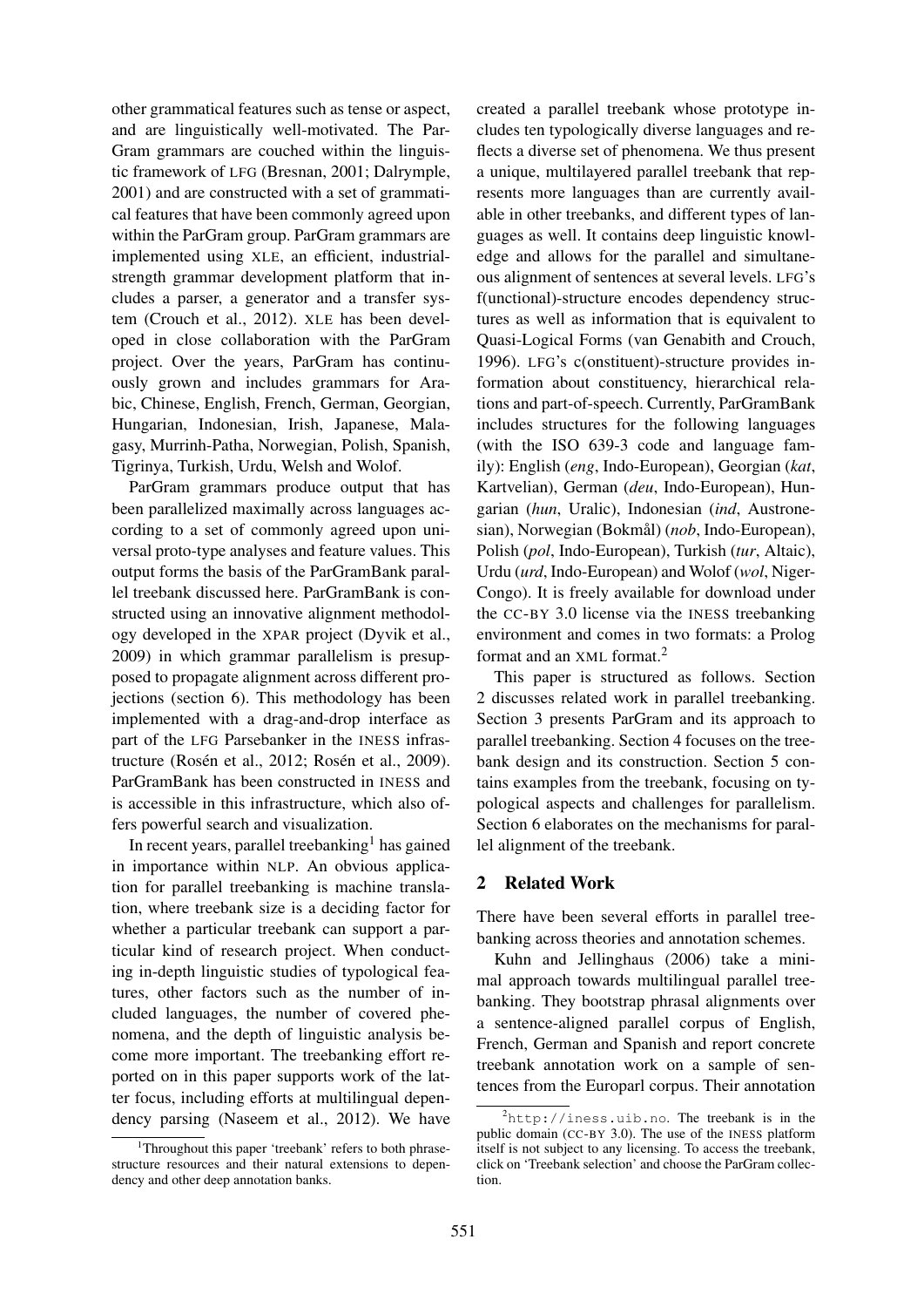scheme is the "leanest" possible scheme in that it consists solely of a bracketing for a sentence in a language (where only those units that play the role of a semantic argument or modifier in a larger unit are bracketed) and a correspondence relation of the constituents across languages.

Klyueva and Mareček (2010) present a small parallel treebank using data and tools from two existing treebanks. They take a syntactically annotated gold standard text for one language and run an automated annotation on the parallel text for the other language. Manually annotated Russian data are taken from the SynTagRus treebank (Nivre et al., 2008), while tools for parsing the corresponding text in Czech are taken from the TectoMT framework (Popel and  $\check{Z}$ abokrtský, 2010).

The SMULTRON project is concerned with constructing a parallel treebank of English, German and Swedish. The sentences have been POS-tagged and annotated with phrase structure trees. These trees have been aligned on the sentence, phrase and word level. Additionally, the German and Swedish monolingual treebanks contain lemma information. The treebank is distributed in TIGER-XML format (Volk et al., 2010).

Megyesi et al. (2010) discuss a parallel English-Swedish-Turkish treebank. The sentences in each language are annotated morphologically and syntactically with automatic tools, aligned on the sentence and the word level and partially handcorrected.<sup>3</sup>

A further parallel treebanking effort is Par-TUT, a parallel treebank (Sanguinetti and Bosco, 2011; Bosco et al., 2012) which provides dependency structures for Italian, English and French and which can be converted to a CCG (Combinatory Categorial Grammar) format.

Closest to our work is the ParDeepBank, which is engaged in the creation of a highly parallel treebank of English, Portuguese and Bulgarian. ParDeepBank is couched within the linguistic framework of HPSG (Head-Driven Phrase Structure Grammar) and uses parallel automatic HPSG grammars, employing the same tools and implementation strategies across languages (Flickinger et al., 2012). The parallel treebank is aligned on the sentence, phrase and word level.

In sum, parallel treebanks have so far focused exclusively on Indo-European languages

(with Turkish providing the one exception) and generally do not extend beyond three or four languages. In contrast, our ParGramBank treebank currently includes ten typologically different languages from six different language families (Altaic, Austronesian, Indo-European, Kartvelian, Niger-Congo, Uralic).

A further point of comparison with ParDeep-Bank is that it relies on dynamic treebanks, which means that structures are subject to change during the further development of the resource grammars. In ParDeepBank, additional machinery is needed to ensure correct alignment on the phrase and word level (Flickinger et al., 2012, p. 105). ParGramBank contains finalized analyses, structures and features that were designed collaboratively over more than a decade, thus guaranteeing a high degree of stable parallelism. However, with the methodology developed within XPAR, alignments can easily be recomputed from f-structure alignments in case of grammar or feature changes, so that we also have the flexible capability of allowing ParGramBank to include dynamic treebanks.

# 3 ParGram and its Feature Space

The ParGram grammars use the LFG formalism which produces c(onstituent)-structures (trees) and f(unctional)-structures as the syntactic analysis. LFG assumes a version of Chomsky's Universal Grammar hypothesis, namely that all languages are structured by similar underlying principles (Chomsky, 1988; Chomsky, 1995). Within LFG, f-structures encode a language universal level of syntactic analysis, allowing for crosslinguistic parallelism at this level of abstraction. In contrast, c-structures encode language particular differences in linear word order, surface morphological vs. syntactic structures, and constituency (Dalrymple, 2001). Thus, while the Chomskyan framework is derivational in nature, LFG departs from this view by embracing a strictly representational approach to syntax.

ParGram tests the LFG formalism for its universality and coverage limitations to see how far parallelism can be maintained across languages. Where possible, analyses produced by the grammars for similar constructions in each language are parallel, with the computational advantage that the grammars can be used in similar applications and that machine translation can be simplified.

 $3$ The paper mentions Hindi as the fourth language, but this is not yet available: http://stp.lingfil.uu. se/˜bea/turkiska/home-en.html.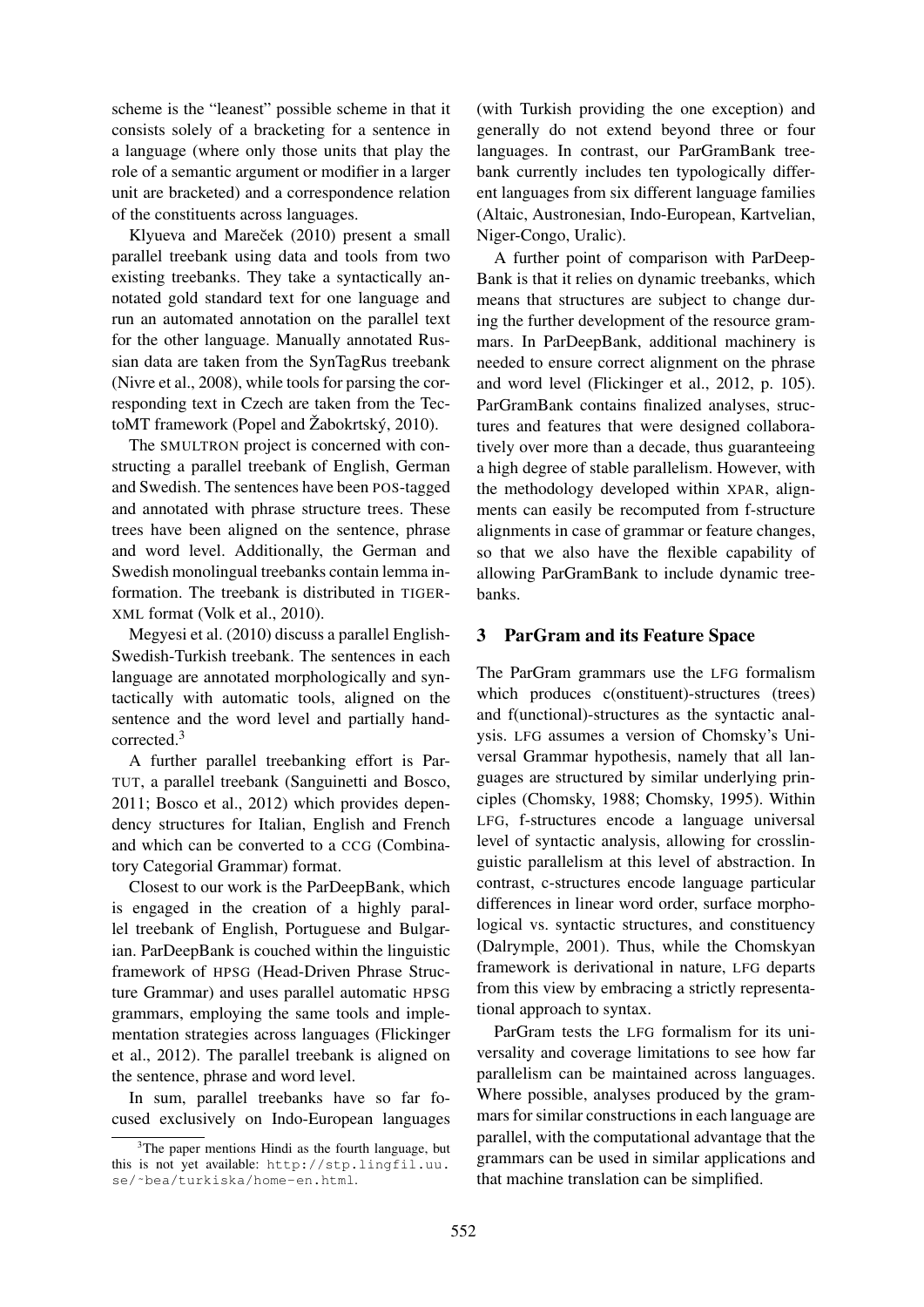The ParGram project regulates the features and values used in its grammars. Since its inception in 1996, ParGram has included a "feature committee", which collaboratively determines norms for the use and definition of a common multilingual feature and analysis space. Adherence to feature committee decisions is supported technically by a routine that checks the grammars for compatibility with a feature declaration (King et al., 2005); the feature space for each grammar is included in ParGramBank. ParGram also conducts regular meetings to discuss constructions, analyses and features.

For example, Figure 1 shows the c-structure of the Urdu sentence in (1) and the c-structure of its English translation. Figure 2 shows the fstructures for the same sentences. The left/upper c- and f-structures show the parse from the English ParGram grammar, the right/lower ones from Urdu ParGram grammar.4,5 The c-structures encode linear word order and constituency and thus look very different; e.g., the English structure is rather hierarchical while the Urdu structure is flat (Urdu is a free word-order language with no evidence for a VP; Butt (1995)). The f-structures, in contrast, are parallel aside from grammar-specific characteristics such as the absence of grammatical gender marking in English and the absence of articles in Urdu.<sup>6</sup>

۔<br>کسان نی اپنا ٹریکٹر بیچا ؟ (1) J  $\ddot{\cdot}$ .<br>ر . l<br>d .<br>پ ֦֧֦֧֦֧֦֧֦֧֦֧֦֧֦֧֦֦֧֦֧֦֧֜֜֜֜֜<br>֧ <u>،</u>  $\overline{a}$  $\overline{a}$ .<br>ذ ֦ kisAn=nE apnA farmer.M.Sg=Erg self.M.Sg TrEkTar bEc-A tractor.M.Sg sell-Perf.M.Sg 'Did the farmer sell his tractor?'

With parallel analyses and parallel features, maximal parallelism across typologically different languages is maintained. As a result, during the construction of the treebank, post-processing and conversion efforts are kept to a minimum.



Figure 1: English and Urdu c-structures

We emphasize the fact that ParGramBank is characterized by a maximally reliable, humancontrolled and linguistically deep parallelism across aligned sentences. Generally, the result of automatic sentence alignment procedures are parallel corpora where the corresponding sentences normally have the same purported meaning as intended by the translator, but they do not necessarily match in terms of structural expression. In building ParGramBank, conscious attention is paid to maintaining semantic and constructional parallelism as much as possible. This design feature renders our treebank reliable in cases when the constructional parallelism is reduced even at fstructure. For example, typological variation in the presence or absence of finite passive constructions represents a case of potential mismatch. Hungarian, one of the treebank languages, has no productive finite passives. The most common strategy in translation is to use an active construction with a topicalized object, with no overt subject and with 3PL verb agreement:

 $(2)$  A fá-t ki-vág-t-ák. the tree-ACC out-cut-PAST-3PL 'The tree was cut down.'

In this case, a topicalized object in Hungarian has to be aligned with a (topical) subject in English. Given that both the sentence level and the phrase level alignments are human-controlled in the treebank (see sections 4 and 6), the greatest possible parallelism is reliably captured even in such cases of relative grammatical divergence.

<sup>&</sup>lt;sup>4</sup>The Urdu ParGram grammar makes use of a transliteration scheme that abstracts away from the Arabic-based script; the transliteration scheme is detailed in Malik et al. (2010).

<sup>&</sup>lt;sup>5</sup>In the c-structures, dotted lines indicate distinct functional domains; e.g., in Figure 1, the NP *the farmer* and the VP *sell his tractor* belong to different f-structures: the former maps onto the SUBJ f-structure, while the latter maps onto the topmost f-structure (Dyvik et al., 2009). Section 6 elaborates on functional domains.

<sup>6</sup>The CASE feature also varies: since English does not distinguish between accusative, dative, and other oblique cases, the OBJ is marked with a more general *obl* CASE.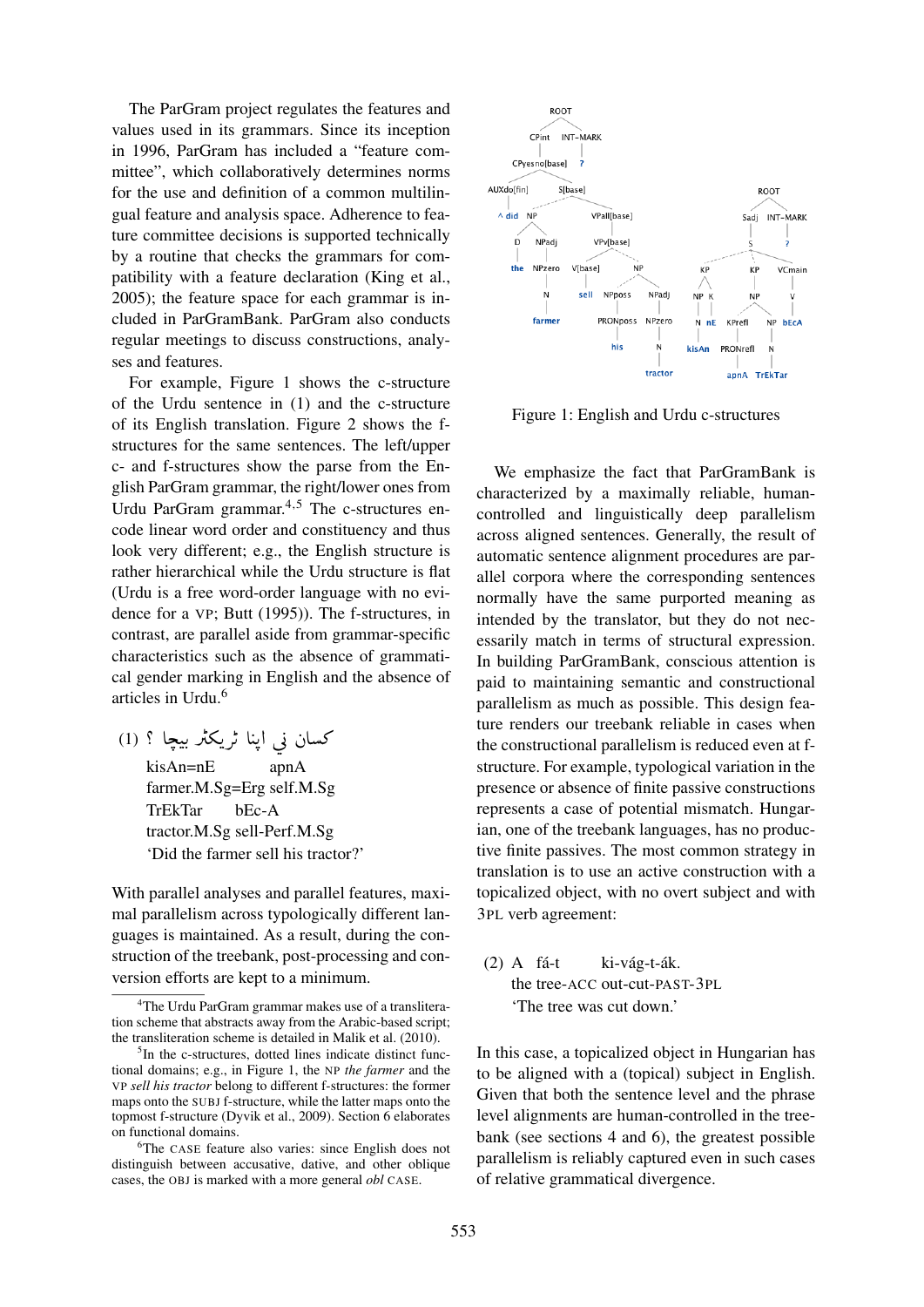

Figure 2: Parallel English and Urdu f-structures

# 4 Treebank Design and Construction

For the initial seeding of the treebank, we focused on 50 sentences which were constructed manually to cover a diverse range of phenomena (transitivity, voice alternations, interrogatives, embedded clauses, copula constructions, control/raising verbs, etc.). We followed Lehmann et al. (1996) and Bender et al. (2011) in using coverage of grammatical constructions as a key component for grammar development. (3) lists the first 16 sentences of the treebank. An expansion to 100 sentences is scheduled for next year.

- (3) a. Declaratives: 1. The driver starts the tractor.
	- 2. The tractor is red.
- b. Interrogatives:
	- 3. What did the farmer see?
	- 4. Did the farmer sell his tractor?
- c. Imperatives:
	- 5. Push the button.
	- 6. Don't push the button.
- d. Transitivity:
	- 7. The farmer gave his neighbor an old tractor.
	- 8. The farmer cut the tree down.
	- 9. The farmer groaned.
- e. Passives and traditional voice: 10. My neighbor was given an old tractor by the farmer.
	- 11. The tree was cut down yesterday.
	- 12. The tree had been cut down.
	- 13. The tractor starts with a shudder.
- f. Unaccusative:
	- 14. The tractor appeared.
- g. Subcategorized declaratives:
	- 15. The boy knows the tractor is red.
	- 16. The child thinks he started the tractor.

The sentences were translated from English into the other treebank languages. Currently, these languages are: English, Georgian, German, Hungarian, Indonesian, Norwegian (Bokmål), Polish, Turkish, Urdu and Wolof. The translations were done by ParGram grammar developers (i.e., expert linguists and native speakers).

The sentences were automatically parsed with ParGram grammars using XLE. Since the parsing was performed sentence by sentence, our resulting treebank is automatically aligned at the sentence level. The resulting c- and f-structures were banked in a database using the LFG Parsebanker (Rosén et al., 2009). The structures were disambiguated either prior to banking using XLE or during banking with the LFG Parsebanker and its discriminant-based disambiguation technique. The banked analyses can be exported and downloaded in a Prolog format using the LFG Parsebanker interface. Within XLE, we automatically convert the structures to a simple XML format and make these available via ParGramBank as well.

The Prolog format is used with applications which use XLE to manipulate the structures, e.g. for further semantic processing (Crouch and King, 2006) or for sentence condensation (Crouch et al., 2004).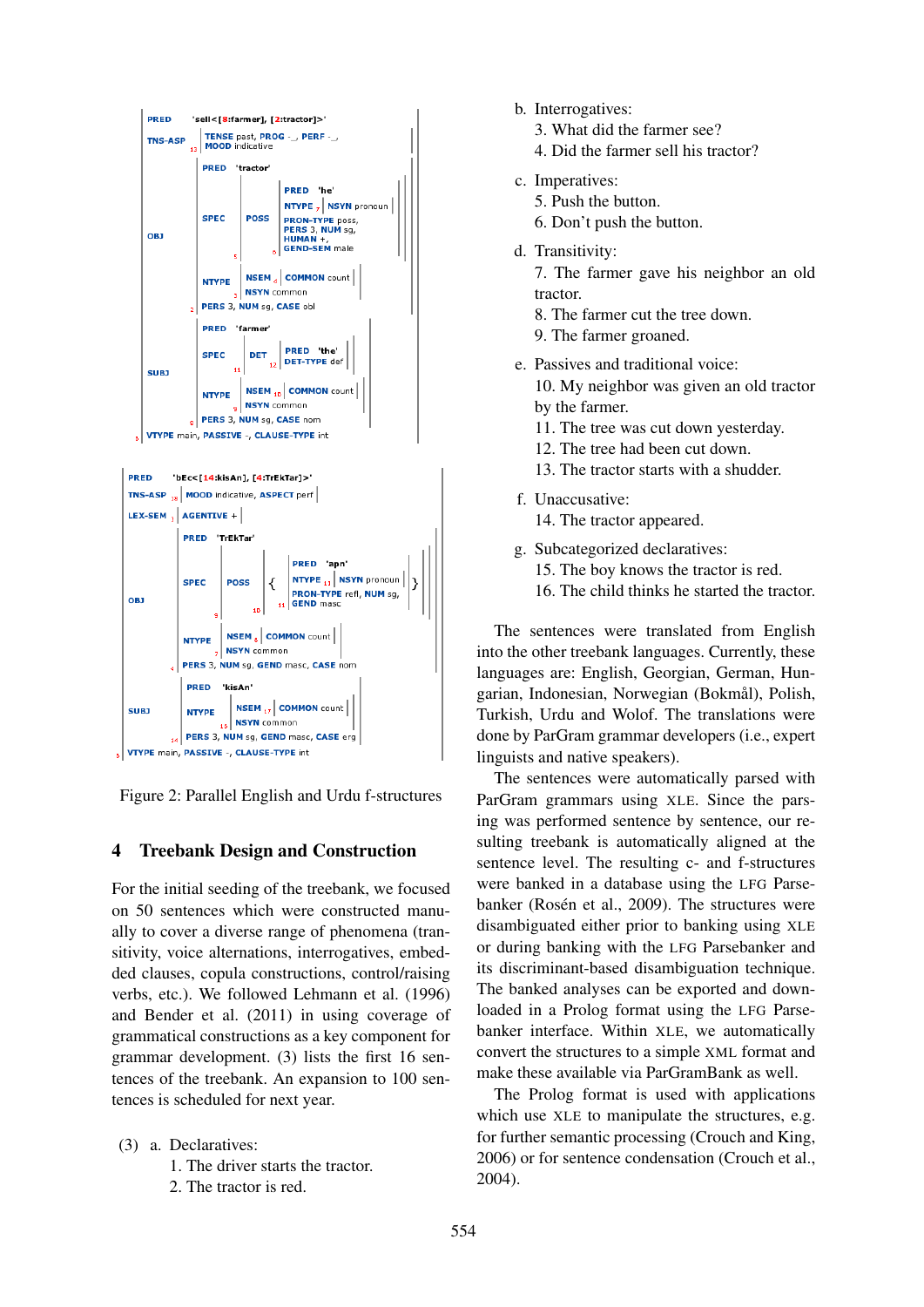#### 5 Challenges for Parallelism

We detail some challenges in maintaining parallelism across typologically distinct languages.

## 5.1 Complex Predicates

Some languages in ParGramBank make extensive use of complex predicates. For example, Urdu uses a combination of predicates to express concepts that in languages like English are expressed with a single verb, e.g., 'memory do' = 'remember', 'fear come' = 'fear'. In addition, verb+verb combinations are used to express permissive or aspectual relations. The strategy within ParGram is to abstract away from the particular surface morphosyntactic expression and aim at parallelism at the level of f-structure. That is, monoclausal predications are analyzed via a simple f-structure whether they consist of periphrastically formed complex predicates (Urdu, Figure 3), a simple verb (English, Figure 4), or a morphologically derived form (Turkish, Figure 5).

In Urdu and in Turkish, the top-level PRED is complex, indicating a composed predicate. In Urdu, this reflects the noun-verb complex predicate *sTArT kar* 'start do', in Turkish it reflects a morphological causative. Despite this morphosyntactic complexity, the overall dependency structure corresponds to that of the English simple verb.

- ۔<br>ڈرایئور ٹریکٹر *ک*و سٹارٹ کرتا ہی (4) ļ ï f A j. ֧֞ ر<br>پ l. e<br>S ֦֧֦֦֦֦֦֦֦֦֦֦֦֦֦֦֦֦֦֦֦֦֦֦֦֦֦֦֦֦ DrAIvar TrEkTar=kO driver.M.Sg.Nom tractor.M.Sg=Acc sTArT kartA hE start.M.Sg do.Impf.M.Sg be.Pres.3Sg 'The driver starts the tractor.'
- $(5)$  sürücü traktör-ü çalış-tır-ıyor driver.Nom tractor-Acc work-Caus-Prog.3Sg 'The driver starts the tractor.'

The f-structure analysis of complex predicates is thus similar to that of languages which do not use complex predicates, resulting in a strong syntactic parallelism at this level, even across typologically diverse languages.

#### 5.2 Negation

Negation also has varying morphosyntactic surface realizations. The languages in ParGramBank differ with respect to their negation strategies. Languages such as English and German use independent negation: they negate using words such as



Figure 3: Complex predicate: Urdu analysis of (4)



Figure 4: Simple predicate: English analysis of (4)

adverbs (English *not*, German *nicht*) or verbs (English *do*-support). Other languages employ nonindependent, morphological negation techniques; Turkish, for instance, uses an affix on the verb, as in (6).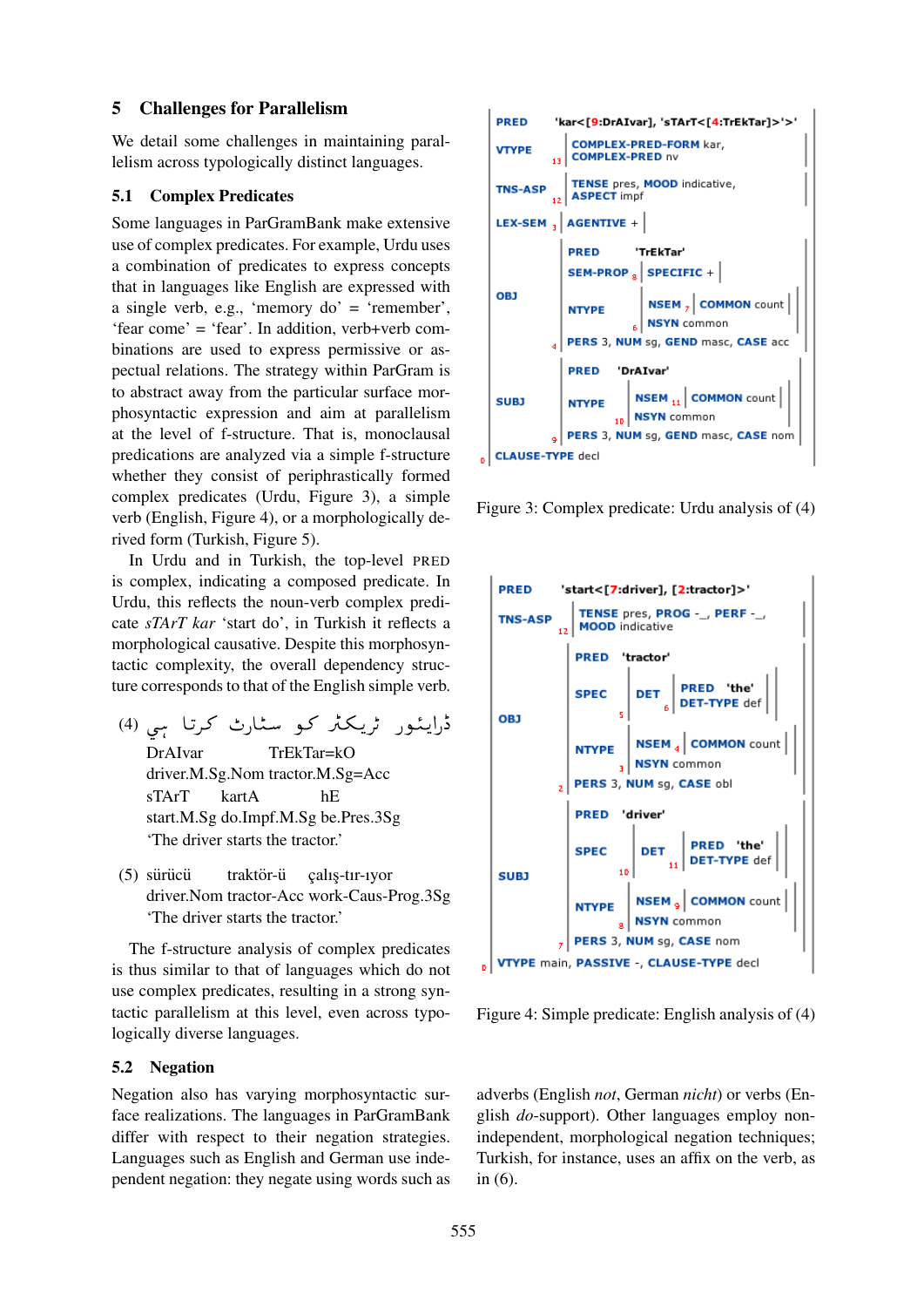

Figure 5: Causative: Turkish analysis of (5)

(6) düğme-ye bas-ma button-Dat push-Neg.Imp 'Don't push the button.'

Within ParGram we have not abstracted away from this surface difference. The English *not* in (6) functions as an adverbial adjunct that modifies the main verb (see top part of Figure 6) and information would be lost if this were not represented at f-structure. However, the same cannot be said of the negative affix in Turkish — the morphological affix is not an adverbial adjunct. We have therefore currently analyzed morphological negation as adding a feature to the f-structure which marks the clause as negative, see bottom half of Figure 6.

#### 5.3 Copula Constructions

Another challenge to parallelism comes from copula constructions. An approach advocating a uniform treatment of copulas crosslinguistically was advocated in the early years of ParGram (Butt et al., 1999b), but this analysis could not do justice to the typological variation found with copulas. Par-GramBank reflects the typological difference with three different analyses, with each language making a language-specific choice among the three possibilities that have been identified (Dalrymple et al., 2004; Nordlinger and Sadler, 2007; Attia, 2008; Sulger, 2011; Laczkó, 2012).

The possible analyses are demonstrated here with respect to the sentence *The tractor is red.* The English grammar (Figure 7) uses a raising approach that reflects the earliest treatments of copulas in LFG (Bresnan, 1982). The copula takes a non-finite complement whose subject is raised to the matrix clause as a non-thematic subject of the copula. In contrast, in Urdu (Figure 8), the



Figure 6: Different f-structural analyses for negation (English vs. Turkish)

copula is a two-place predicate, assigning SUBJ and PREDLINK functions. The PREDLINK function is interpreted as predicating something about the subject. Finally, in languages like Indonesian (Figure 9), there is no overt copula and the adjective is the main predicational element of the clause.



Figure 7: English copula example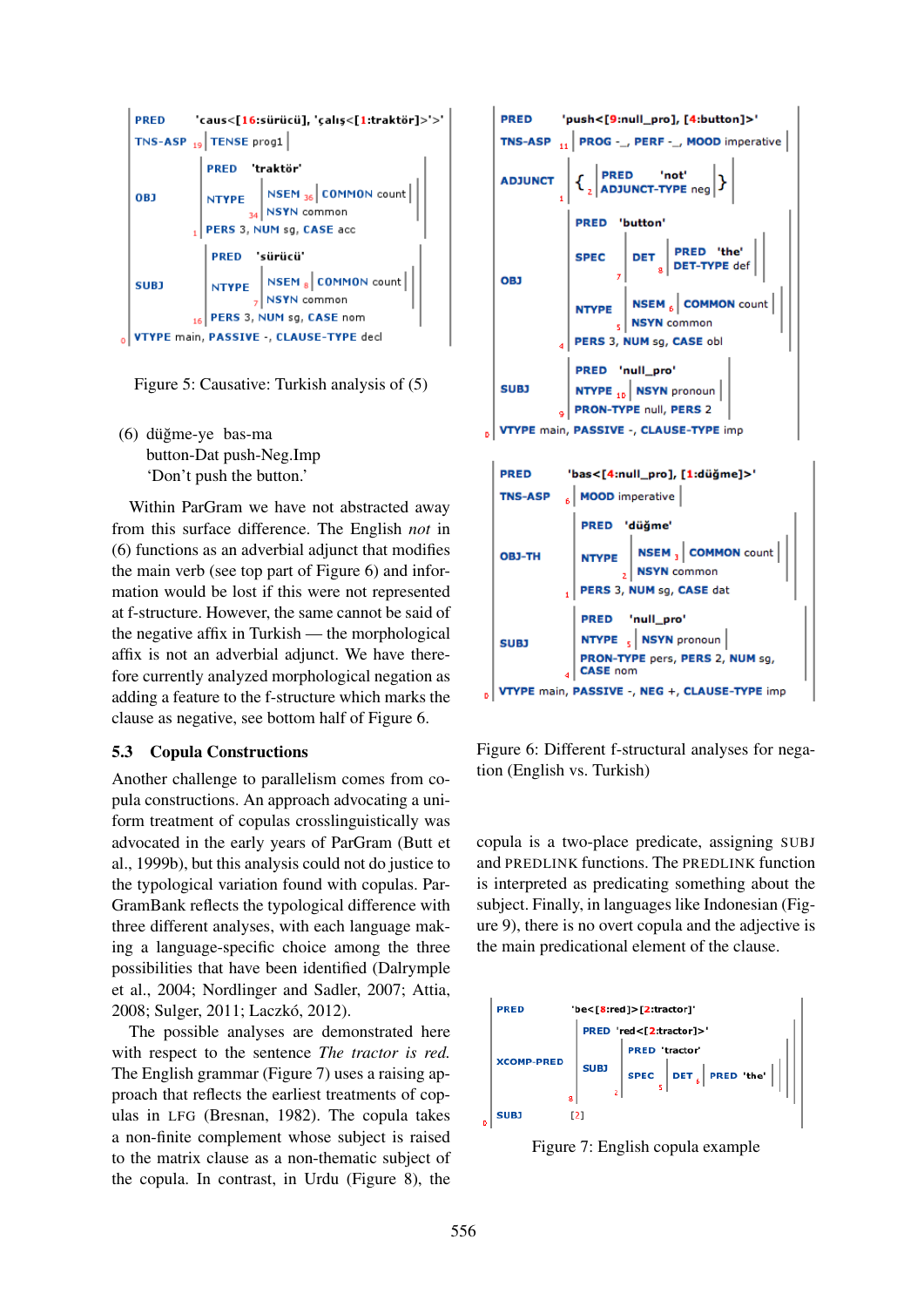|   | <b>PRED</b> | 'hO<[4:TrEkTar], [3:surx]>'  |  |
|---|-------------|------------------------------|--|
|   |             | PREDLINK   PRED 'surx'       |  |
| B | <b>SUBJ</b> | $\frac{1}{4}$ PRED 'TrEkTar' |  |

Figure 8: Urdu copula example

```
PRED 'merah<[1:traktor]>'
    PRED 'traktor'<br>SPEC \Big|\overline{\text{DET}}_6\Big|\overline{\text{PRED}} 'itu' \Big|\Big|
```
Figure 9: Indonesian copula example

# 5.4 Summary

This section discussed some challenges for maintaining parallel analyses across typologically diverse languages. Another challenge we face is when no corresponding construction exists in a language, e.g. with impersonals as in the English *It is raining.* In this case, we provide a translation and an analysis of the structure of the corresponding translation, but note that the phenomenon being exemplified does not actually exist in the language. A further extension to the capabilities of the treebank could be the addition of pointers from the alternative structure used in the translation to the parallel aligned set of sentences that correspond to this alternative structure.

# 6 Linguistically Motivated Alignment

The treebank is automatically aligned on the sentence level, the top level of alignment within Par-GramBank. For phrase-level alignments, we use the drag-and-drop alignment tool in the LFG Parsebanker (Dyvik et al., 2009). The tool allows the alignment of f-structures by dragging the index of a subsidiary source f-structure onto the index of the corresponding target f-structure. Two fstructures correspond if they have translationally matching predicates, and the arguments of each predicate correspond to an argument or adjunct in the other f-structure. The tool automatically computes the alignment of c-structure nodes on the basis of the manually aligned corresponding fstructures.<sup>7</sup>

This method is possible because the c-structure to f-structure correspondence (the  $\phi$  relation) is encoded in the ParGramBank structures, allowing the LFG Parsebanker tool to compute which cstructure nodes contributed to a given f-structure via the inverse  $(\phi^{-1})$  mapping. A set of nodes mapping to the same f-structure is called a 'functional domain'. Within a source and a target functional domain, two nodes are automatically aligned only if they dominate corresponding word forms. In Figure 10 the nodes in each functional domain in the trees are connected by whole lines while dotted lines connect different functional domains. Within a functional domain, thick whole lines connect the nodes that share alignment; for simplicity the alignment is only indicated for the top nodes. The automatically computed c-structural alignments are shown by the curved lines. The alignment information is stored as an additional layer and can be used to explore alignments at the string (word), phrase (c- )structure, and functional (f-)structure levels.

We have so far aligned the treebank pairs English-Urdu, English-German, English-Polish and Norwegian-Georgian. As Figure 10 illustrates for (7) in an English-Urdu pairing, the English object *neighbor* is aligned with the Urdu indirect object (OBJ-GO) *hamsAyA* 'neighbor', while the English indirect object (OBJ-TH) *tractor* is aligned with the Urdu object *TrEkTar* 'tractor'. The cstructure correspondences were computed automatically from the f-structure alignments.

کسان ني اپني <sub>ې</sub>مسايي کو پرانا ٹريکٹر ديا (7) ֦֧֦֦֦֦֦֦֦֦֦֦֦֦֦֦֦֦֦֦֦֦֦֦֦֦֦֦֦֦ l. ر<br>: ,  $\overline{\phantom{0}}$ ر<br>ر ړ f  $\overline{\phantom{0}}$  $\overline{a}$ ر<br>!  $\overline{\phantom{0}}$  $\overline{a}$ .<br>ذ  $\overline{a}$ kisAn=nE apnE farmer.M.Sg=Erg self.Obl hamsAyE=kO purAnA neighbor.M.Sg.Obl=Acc old.M.Sg TrEkTar di-yA tractor.M.Sg give-Perf.M.Sg 'The farmer gave his neighbor an old tractor.'

The INESS platform additionally allows for the highlighting of connected nodes via a mouse-over technique. It thus provides a powerful and flexible tool for the semi-automatic alignment and subse-

 ${}^{7}$ Currently we have not measured inter-annotator agreement (IAA) for the f-structure alignments. The f-structure alignments were done by only one person per language pair. We anticipate that multiple annotators will be needed for this

task in the future, in which case we will measure IAA for this step.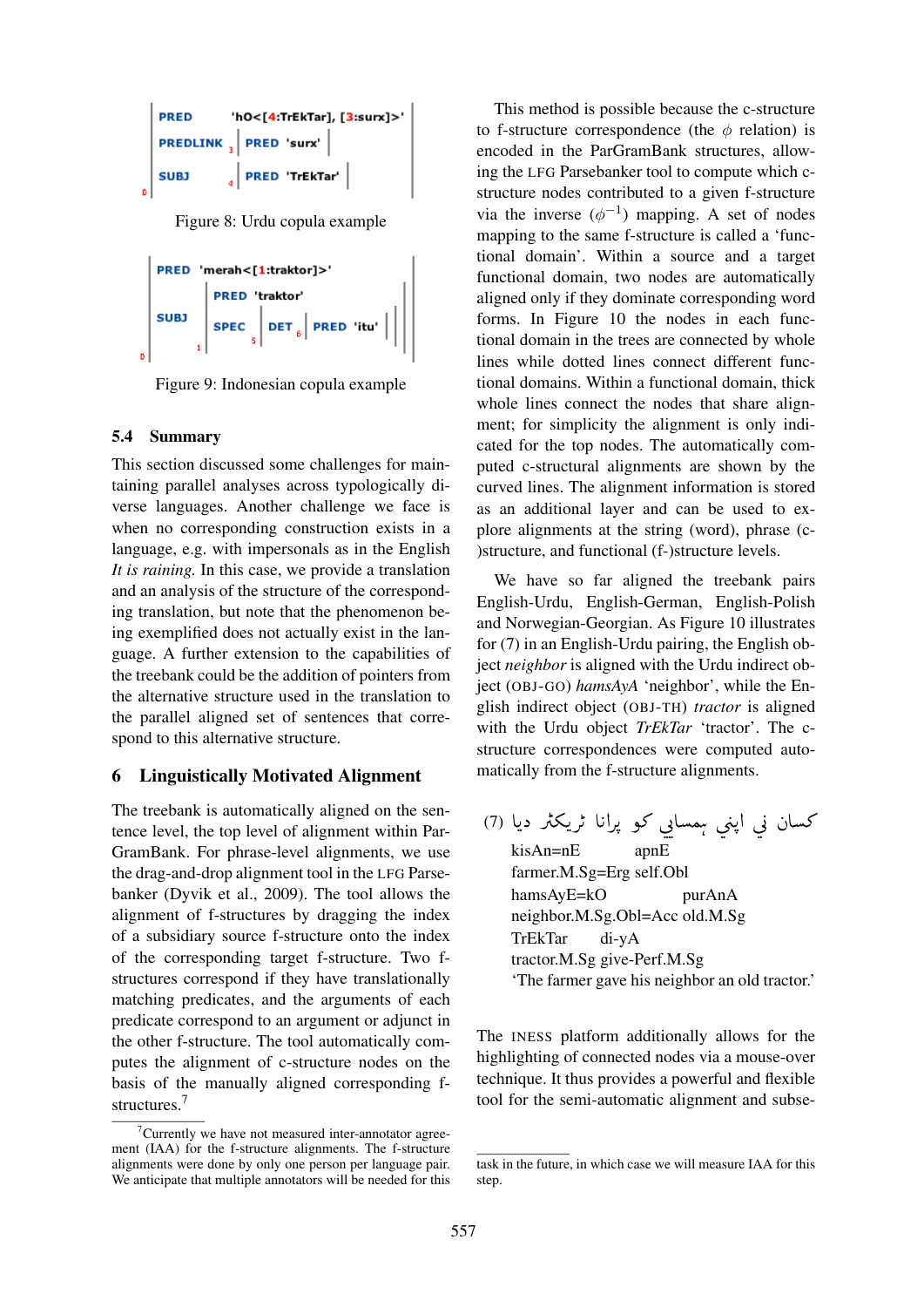

Figure 10: Phrase-aligned treebank example English-Urdu: *The farmer gave his neighbor an old tractor.*

quent inspection of parallel treebanks which contain highly complex linguistic structures.<sup>8</sup>

#### 7 Discussion and Future Work

We have discussed the construction of ParGram-Bank, a parallel treebank for ten typologically different languages. The analyses in ParGram-Bank are the output of computational LFG Par-Gram grammars. As a result of ParGram's centrally agreed upon feature sets and prototypical analyses, the representations are not only deep in nature, but maximally parallel. The representations offer information about dependency relations as well as word order, constituency and part-ofspeech.

In future ParGramBank releases, we will provide more theory-neutral dependencies along with the LFG representations. This will take the form of triples (King et al., 2003). We also plan to provide a POS-tagged and a named entity marked up version of the sentences; these will be of use for more general NLP applications and for systems which use such markup as input to deeper processing. Third, the treebank will be expanded to include 100 more sentences within the next year. We also plan to include more languages as other ParGram groups contribute structures to ParGramBank.

ParGramBank, including its multilingual sentences and all annotations, is made freely available for research and commercial use under the CC-BY 3.0 license via the INESS platform, which supports alignment methodology developed in the XPAR project and provides search and visualization methods for parallel treebanks. We encourage the computational linguistics community to contribute further layers of annotation, including semantic (Crouch and King, 2006), abstract knowledge representational (Bobrow et al., 2007), Prop-Bank (Palmer et al., 2005), or TimeBank (Mani and Pustejovsky, 2004) annotations.

#### References

- Mohammed Attia. 2008. A Unified Analysis of Copula Constructions. In *Proceedings of the LFG '08 Conference*, pages 89–108. CSLI Publications.
- Emily M. Bender, Dan Flickinger, and Stephan Oepen. 2011. Grammar Engineering and Linguistic Hypothesis Testing: Computational Support for Complexity in Syntactic Analysis. In Emily M. Bender and Jennifer E. Arnold, editors, *Languages from a Cognitive Perspective: Grammar, Usage and Processing*, pages 5–30. CSLI Publications.

<sup>8</sup>One reviewer inquires about possibilities of linking (semi-)automatically between languages, for example using lexical resources such as WordNets or Panlex. We agree that this would be desirable, but unrealizable, since many of the languages included in ParGramBank do not have a WordNet resource and are not likely to achieve an adequate one soon.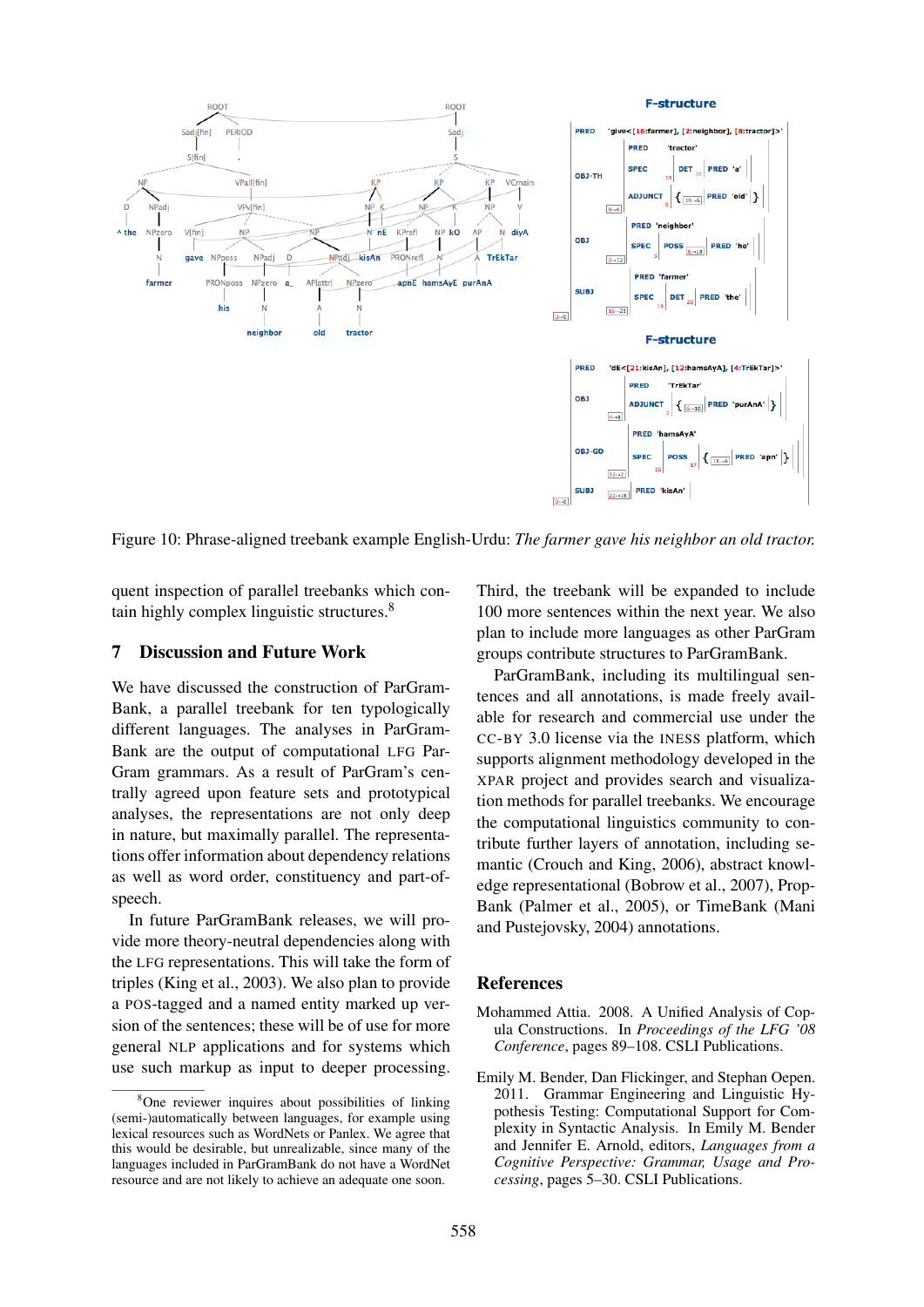- Daniel G. Bobrow, Cleo Condoravdi, Dick Crouch, Valeria de Paiva, Lauri Karttunen, Tracy Holloway King, Rowan Nairn, Lottie Price, and Annie Zaenen. 2007. Precision-focused Textual Inference. In *Proceedings of the ACL-PASCAL Workshop on Textual Entailment and Paraphrasing*.
- Cristina Bosco, Manuela Sanguinetti, and Leonardo Lesmo. 2012. The Parallel-TUT: a multilingual and multiformat treebank. In *Proceedings of the Eighth International Conference on Language Resources and Evaluation (LREC-2012)*, pages 1932–1938, Istanbul, Turkey. European Language Resources Association (ELRA).
- Joan Bresnan. 1982. The Passive in Lexical Theory. In Joan Bresnan, editor, *The Mental Representation of Grammatical Relations*, pages 3–86. The MIT Press.
- Joan Bresnan. 2001. *Lexical-Functional Syntax*. Blackwell Publishing.
- Miriam Butt, Stefanie Dipper, Anette Frank, and Tracy Holloway King. 1999a. Writing Large-Scale Parallel Grammars for English, French and German. In *Proceedings of the LFG99 Conference*. CSLI Publications.
- Miriam Butt, Tracy Holloway King, María-Eugenia Niño, and Frédérique Segond. 1999b. A Grammar *Writer's Cookbook*. CSLI Publications.
- Miriam Butt, Helge Dyvik, Tracy Holloway King, Hiroshi Masuichi, and Christian Rohrer. 2002. The Parallel Grammar Project. In *Proceedings of the COLING-2002 Workshop on Grammar Engineering and Evaluation*, pages 1–7.
- Miriam Butt. 1995. *The Structure of Complex Predicates in Urdu*. CSLI Publications.
- Noam Chomsky. 1988. *Lectures on Government and Binding: The Pisa Lectures*. Foris Publications.
- Noam Chomsky. 1995. *The Minimalist Program*. MIT Press.
- Dick Crouch and Tracy Holloway King. 2006. Semantics via F-structure Rewriting. In *Proceedings of the LFG06 Conference*, pages 145–165. CSLI Publications.
- Dick Crouch, Tracy Holloway King, John T. Maxwell III, Stefan Riezler, and Annie Zaenen. 2004. Exploiting F-structure Input for Sentence Condensation. In *Proceedings of the LFG04 Conference*, pages 167–187. CSLI Publications.
- Dick Crouch, Mary Dalrymple, Ronald M. Kaplan, Tracy Holloway King, John T. Maxwell III, and Paula Newman, 2012. *XLE Documentation*. Palo Alto Research Center.
- Mary Dalrymple, Helge Dyvik, and Tracy Holloway King. 2004. Copular Complements: Closed or Open? In *Proceedings of the LFG '04 Conference*, pages 188–198. CSLI Publications.
- Mary Dalrymple. 2001. *Lexical Functional Grammar*, volume 34 of *Syntax and Semantics*. Academic Press.
- Helge Dyvik, Paul Meurer, Victoria Rosén, and Koenraad De Smedt. 2009. Linguistically Motivated Parallel Parsebanks. In *Proceedings of the Eighth International Workshop on Treebanks and Linguistic Theories (TLT8)*, pages 71–82, Milan, Italy. EDU-Catt.
- Dan Flickinger, Valia Kordoni, Yi Zhang, António Branco, Kiril Simov, Petya Osenova, Catarina Carvalheiro, Francisco Costa, and Sérgio Castro. 2012. ParDeepBank: Multiple Parallel Deep Treebanking. In *Proceedings of the 11th International Workshop on Treebanks and Linguistic Theories (TLT11)*, pages 97–107, Lisbon. Edições Colibri.
- Tracy Holloway King, Richard Crouch, Stefan Riezler, Mary Dalrymple, and Ronald Kaplan. 2003. The PARC700 Dependency Bank. In *Proceedings of the EACL03: 4th International Workshop on Linguistically Interpreted Corpora (LINC-03)*.
- Tracy Holloway King, Martin Forst, Jonas Kuhn, and Miriam Butt. 2005. The Feature Space in Parallel Grammar Writing. In Emily M. Bender, Dan Flickinger, Frederik Fouvry, and Melanie Siegel, editors, *Research on Language and Computation: Special Issue on Shared Representation in Multilingual Grammar Engineering*, volume 3, pages 139–163. Springer.
- Natalia Klyueva and David Mareček. 2010. Towards a Parallel Czech-Russian Dependency Treebank. In *Proceedings of the Workshop on Annotation and Exploitation of Parallel Corpora*, Tartu. Northern European Association for Language Technology (NEALT).
- Jonas Kuhn and Michael Jellinghaus. 2006. Multilingual Parallel Treebanking: A Lean and Flexible Approach. In *Proceedings of the LREC 2006*, Genoa, Italy. ELRA/ELDA.
- Tibor Laczkó. 2012. On the (Un)Bearable Lightness of Being an LFG Style Copula in Hungarian. In *Proceedings of the LFG12 Conference*, pages 341–361. CSLI Publications.
- Sabine Lehmann, Stephan Oepen, Sylvie Regnier-Prost, Klaus Netter, Veronika Lux, Judith Klein, Kirsten Falkedal, Frederik Fouvry, Dominique Estival, Eva Dauphin, Hervé Compagnion, Judith Baur, Lorna Balkan, and Doug Arnold. 1996. TSNLP — Test Suites for Natural Language Processing. In *Proceedings of COLING*, pages 711 – 716.
- Muhammad Kamran Malik, Tafseer Ahmed, Sebastian Sulger, Tina Bögel, Atif Gulzar, Ghulam Raza, Sarmad Hussain, and Miriam Butt. 2010. Transliterating Urdu for a Broad-Coverage Urdu/Hindi LFG Grammar. In *Proceedings of the Seventh Conference on International Language Resources and Evaluation (LREC 2010)*, Valletta, Malta.